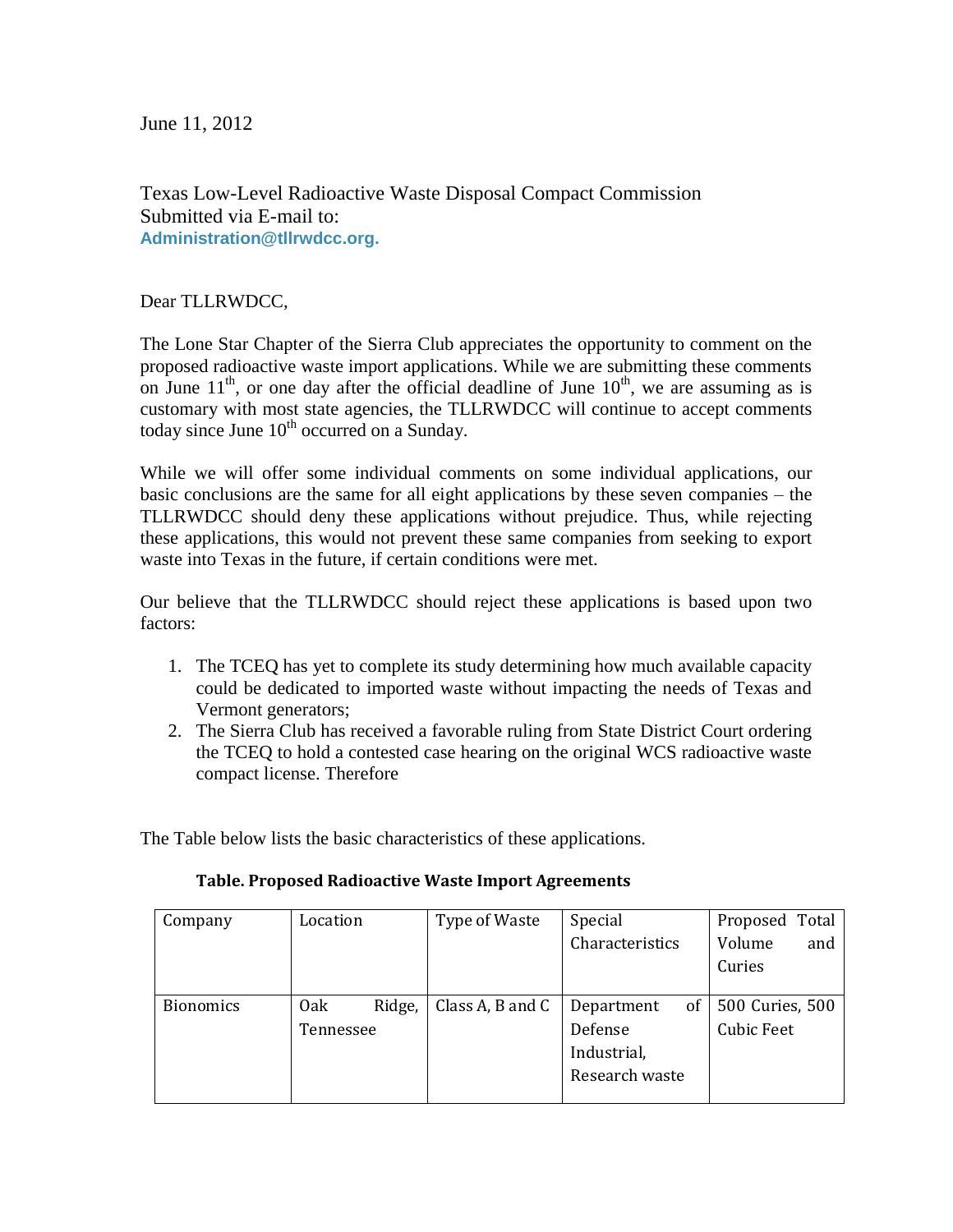| Tennessee<br>Valley             | Alabama<br>and<br>Tennessee | Class B and C   | Utility - Browns<br>Ferry, Watts Bar     | 200,000 Curies,                  |
|---------------------------------|-----------------------------|-----------------|------------------------------------------|----------------------------------|
| Authority                       |                             |                 | Sequoyah<br>and<br><b>Nuclear Plants</b> | 1,100<br>Cubic<br>Feet,          |
| Pacific<br>Gas<br>&<br>Electric | Eureka,<br>California       | Class B and C   | Utility<br>Decommissioned                | 732 Curies,                      |
|                                 |                             |                 | Waste                                    | 1,147<br>Cubic<br>Feet           |
| PerkinElmer                     | Boston, Mass                | Class B         | <b>Medical Waste</b>                     | 15,188 Curies,<br>378 Cubic Feet |
| Nebraska Public                 | Brownville,                 | Class B Resins, | Nuclear<br>Power                         | 143,000 Curies,                  |
| <b>Power District</b>           | Nebraska                    | Class<br>C      | <b>Plant Waste</b>                       | 3,062 cubic feet                 |
|                                 |                             | Irradiated      |                                          |                                  |
|                                 |                             | Hardware        |                                          |                                  |
| Exelon                          | Illinois<br>and             | Class B and C   | Nuclear<br>Power                         | 37,000<br>Curies,                |
|                                 | Pennsylvania                |                 | Plant Dewatered                          | 13,000<br>Cubic                  |
|                                 |                             |                 | <b>Beads and Resins</b>                  | Feet                             |
| Ecology                         | Columbia,                   | Class B and C   | Electron Capture                         | 100 Curies, 45                   |
| <b>Services</b>                 | Maryland                    |                 | Devices used for                         | <b>Cubic Feet</b>                |
|                                 |                             |                 | industrial                               |                                  |
|                                 |                             |                 | applications                             |                                  |
| Total                           |                             |                 |                                          | 396,520 curies                   |
|                                 |                             |                 |                                          | 19,232<br>cubic                  |
|                                 |                             |                 |                                          | feet                             |
|                                 |                             |                 |                                          |                                  |

Because of the passage of SB 1504, we agree that generally the TLLRWDCC does have the authority to consider and where appropriate approve radioactive import agreements. However that same legislation created careful conditions on acceptance of that waste. We believe those conditions give the TLLRWDCC the authority to deny the eight applications before it, as well as the three most recent applications until certain conditions are met.

First, the total amount of waste and the total annual amount of waste that can be imported from generators that are not in a compact state is limited. Thus, under Health and Safety Code 401.207 (b), the licensed site may accept Class A, B and C radioactive waste from nonparty generators, once the license has been amended to accept such waste, but only "to the extent the acceptance does not diminish the

|                                                        |  |  | LO CIIC CALCIIC CIIC QUUUNCQIICU QUUD IIUC QIIIIIIIIIIII CIIU |  |  |
|--------------------------------------------------------|--|--|---------------------------------------------------------------|--|--|
| disposal or curie capacity available to party states." |  |  |                                                               |  |  |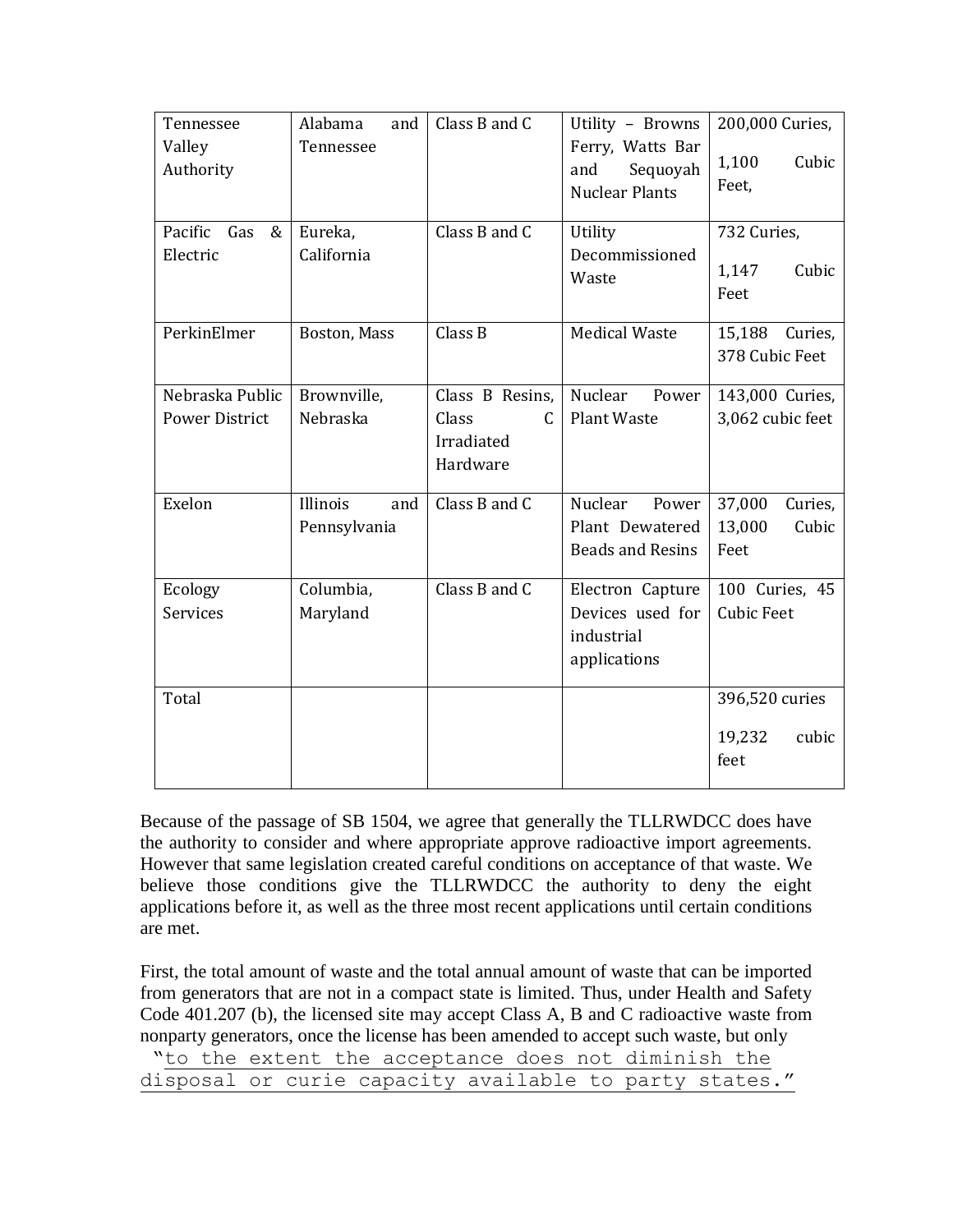The TCEQ is required to conduct a study under Health and Safety Code 401.208 to determine how much disposal or curie capacity should be made available to party states and how much could be made available for nonparty generator. That study is due by December 1, 2012. Because the site only opened in April of 2012, and most party generators have existing export authorizations, delaying consideration of any import agreements until after the study has been submitted to the appropriate legislative committees is entirely appropriate.

In fact, the only "official" number that has been generated by TCEQ or TLLRWDCC assumes that some six million cubic feet will be needed to host Vermont and Texas waste, which is considerably more than allowed under the current license of 2.3 million cubic feet. Until this updated study is completed, our view is that no import agreements should be approved. To do otherwise could put the capacity of the site to receive Texas and Vermont waste in jeopardy.

In addition, under 401.207 (d), the TLLRWDCC should not approve any application until the TCEQ provides a written evaluation that the particular waste stream and volume meets the license condition. Thus, until the TLLRWDCC has received such an evaluation from the TCEQ, they can not approve any of these applications.

In addition, under 401.207 (e), annual limits are created for imported waste. Literally, the annual limit of waste is 50,000 cubic feet and 120,000 curies, though up to 220,000 curies are allowed in the very first year in which the site operates. As can be seen in the table above, the amount of curies in the application would be exceeded if all eight applications were accepted. Thus, the TLLRWDCC is faced with a dilemma because if it were to approve all eight applications, it would violate 401.207 (e). It would be better in our view to deny all the application until the December 1, 2012 study is completed and until legal issues at the site are resolved.

2. Legal Issues

When the original license for the Compact Site was granted on January  $20<sup>th</sup>$ , 2009 by the Texas Commission on Environmental Quality on a 2-0 vote, the TCEQ also denied Sierra Club and its members the opportunity to participate in a contested case hearing. Sierra Club through its attorneys filed an appeal to the decision in State District Court in Travis County. The appeal was lengthier than anticipated, but on May 8, 2012, Judge Lora Livingston ordered the case remanded back to TCEQ and ordered that a contested case hearing be granted to Sierra Club and its members impacted by the granting of the license.

On May 14, 2012, Judge Livingston signed the order, a copy of which is attached. The order clearly states that the original January 2009 TCEQ order is reversed and remanded. While the state and WCS have appealed Judge's Livingston's order, the fact is that the only ruling that has been given puts the license itself into question.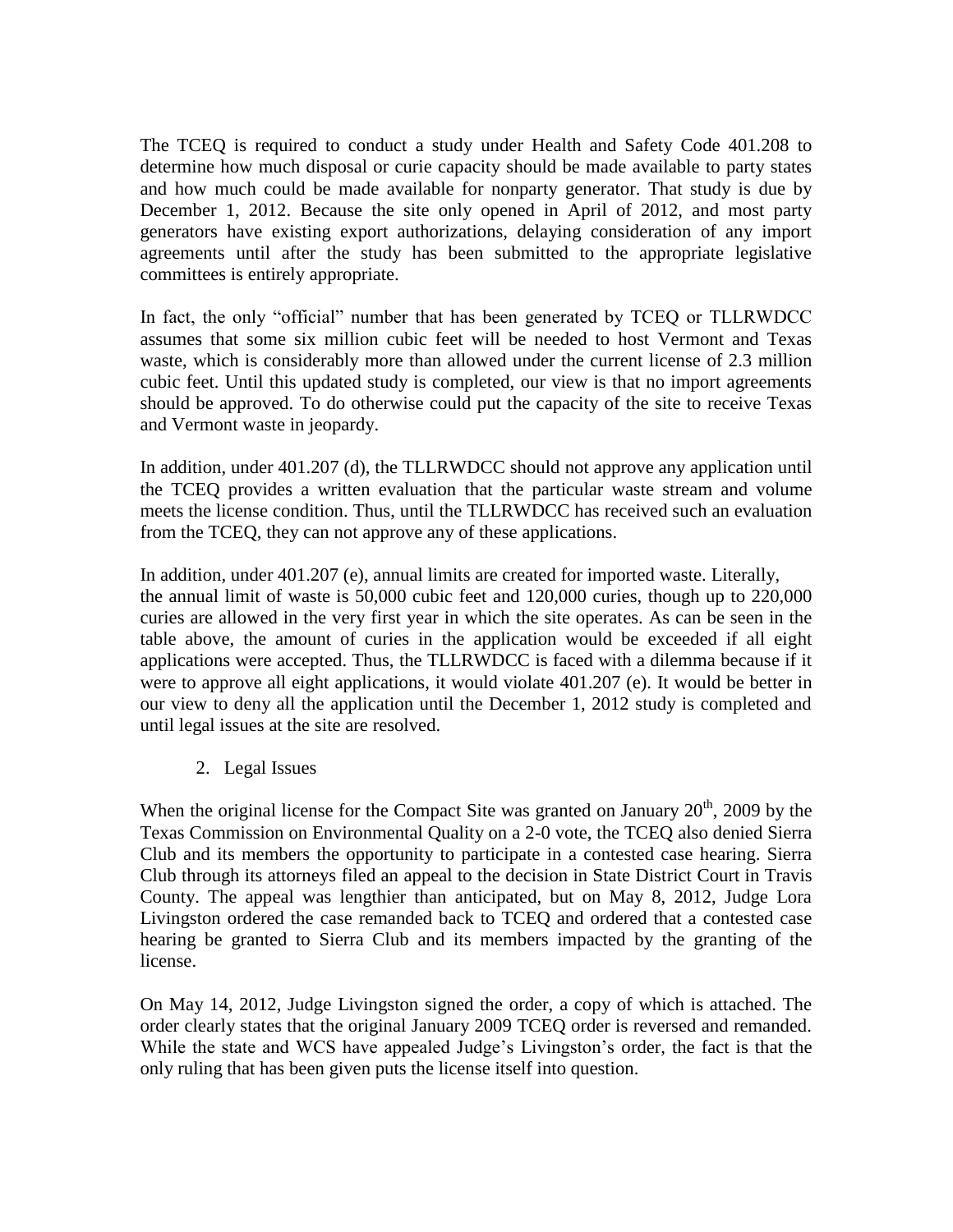In response to Judge Livingston's order, Sierra Club has also submitted a motion to the Texas Commission on Environmental Quality (TCEQ) that seeks to overturn the Executive Director's April 25, 2012 decision authorizing Waste Control Specialists LLC (WCS) to begin accepting waste and to begin waste disposal activity under Radioactive Material License R04100. This motion was followed by an original petition filed with state district court in Travis County seeking to review of TCEQ's decision authorizing WCS to commence low-level radioactive waste disposal activities despite the fact that WCS has not yet complied with all TCEQ regulations and license provisions. A copy of that decision is also attached.

It is worth noting that even as the TCEQ issued a letter authorizing the acceptance of waste in April of 2012, they expressed and noted a specific concern of their being water and saturated conditions in monitoring wells just outside the area to accept radioactive waste. As Sierra Club argued in its petition, the TCEQ was violating its own rules in allowing WCS to begin accepting waste even as it found saturated conditions in the nearby soils.

It makes no sense to import waste from other states and turn the site into the national site for dumping radioactive waste when a judge has ruled that TCEQ must give Sierra Club a contested case hearing because of the potential inadequacies of the site, when Sierra Club has petitioned the court to revoke the order allowing wastes to be accepted, and when TCEQ itself has expressed concern about water found at the site. While the Compact Commission legally must consider these applications, under the circumstances they have every right to delay making a decision on whether or not to bring these dangerous wastes into Texas.

We anticipate that within the next six months, both the petition to state court asking that the April 25, 2012 decision allowing operations to begin, as well as the appeal of Judge Livingston's order to remand and revoke the original Judge's decision will be met. In addition, the TCEQ will have conducted its analysis of the capacity of the license to accept nonparty waste and the needs of the party states. At that time, the TLLRWDCC will have much better information on which to make a decision.

Thus, the Compact Commission should halt consideration of imports of waste until all legal issues are resolved, until the contested case hearing has been held or a decision not to hold such a hearing has been made, until TCEQ has conducted its study of the needs of Texas and Vermont generators and until TCEQ no longer has concerns about water levels in any monitoring well.

## **A few other general comments**

Five of the applications are for waste from nuclear power plants. The applications are vague, do not differentiate whether the waste is Class A or B, and include both stable and in some cases unstable waste forms. None of the applications provide information about how exactly the waste would arrive in Texas and what routes would be used.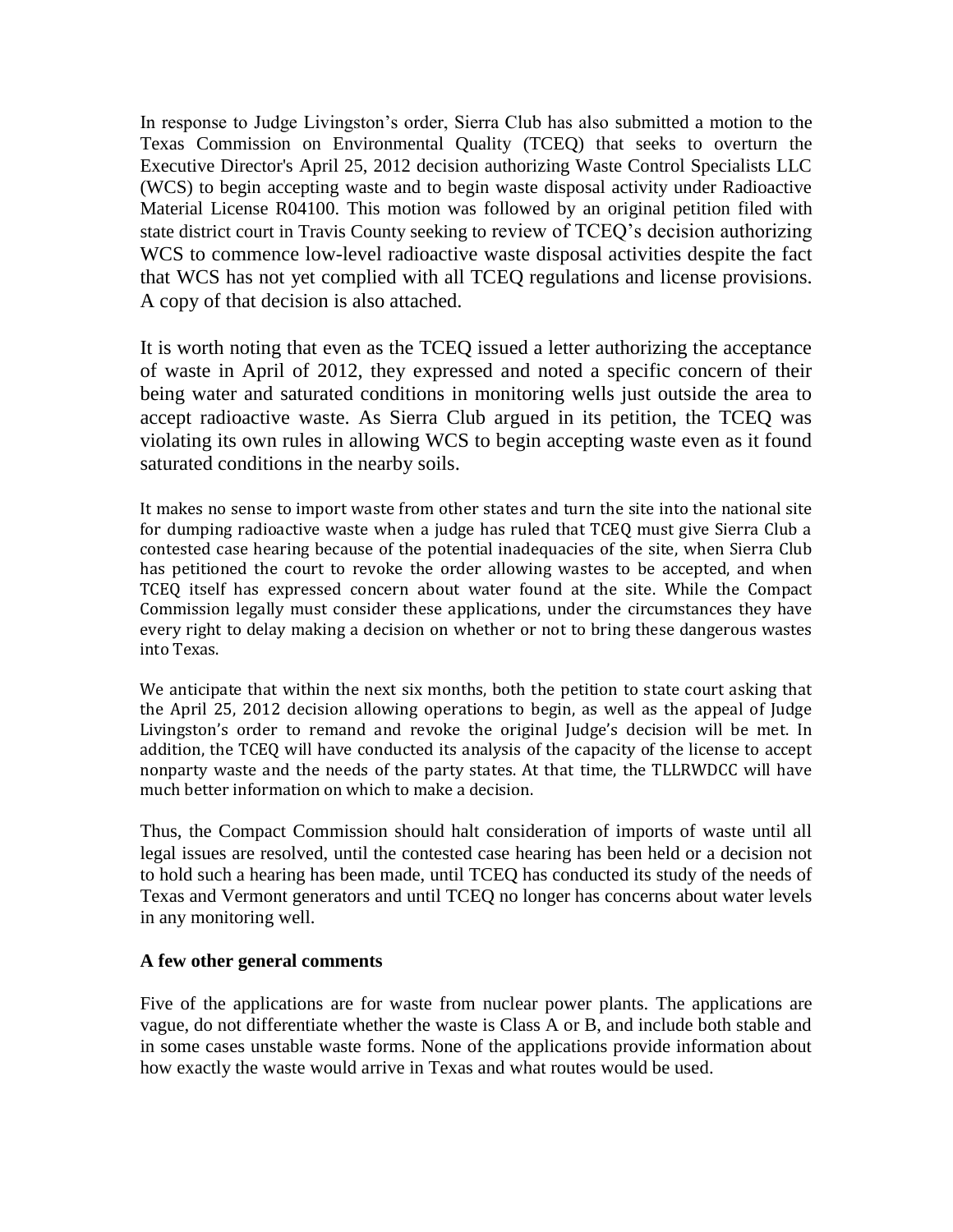These large generators are seeking to export their wastes to Texas because the compacts to which they belong have either failed to successfully site a LLRWD site, or because their sites have reached capacity and are no longer taking Class B and Class C. Texas is being asked to assume the risk of these wastes, with a private company gaining the profits. We are particularly concerned about these agreements with large nuclear facility. If approved, it will be very difficult for Texas to deny applications from nuclear facilities throughout the US. Texas will become the defacto site for Class B and C materials from all over, allowing these states to ignore their responsibilities under the Low-Level Radioactive Waste Compact Law.

# **Specific Comments on Individual Import Agreements**

# **Tennessee Valley Authority Applications**

We find the two applications by TVA to be somewhat confusing. It is unclear if the second applications is meant as a supplement to the first application or should be treated as a separate application.

In addition, Application 1 lists three different reactors as being the potential source of radioactive waste since copies of all three licenses are attached, though only Browns Ferry is actually listed as the source in the actual application material. Moreover, the application is exceedingly vague in terms of how much of the waste would be Class B and Class C. It is also worth noting the large quantities of certain compounds like C-14 and TC-99 which are specifically limited in the license granted by TCEQ. It is unclear whether Texas and Vermont generators would be impacted by this new waste source in terms of meeting their own needs.

# **EXELON**

Like the TVA application, the Exelon applications lists several specific origins of the waste and does not specify exactly how much volume and radioactive would come from each site. In addition, and of special concern, is the fact that it lists its resins and beads as "unstable" waste and also lists specific compounds like c-14 and TC\_99, which again are limited in the license.

## **NEBRASKA PUBLIC POWER**

The Nebraska Public Power application again seeks authorization to export resins and irradiated hardware from a nuclear power plant. The resins are unstable, and several compounds limited in the license would be present in these waste streams. The application is for a large number of curies that have extremely dangerous components.